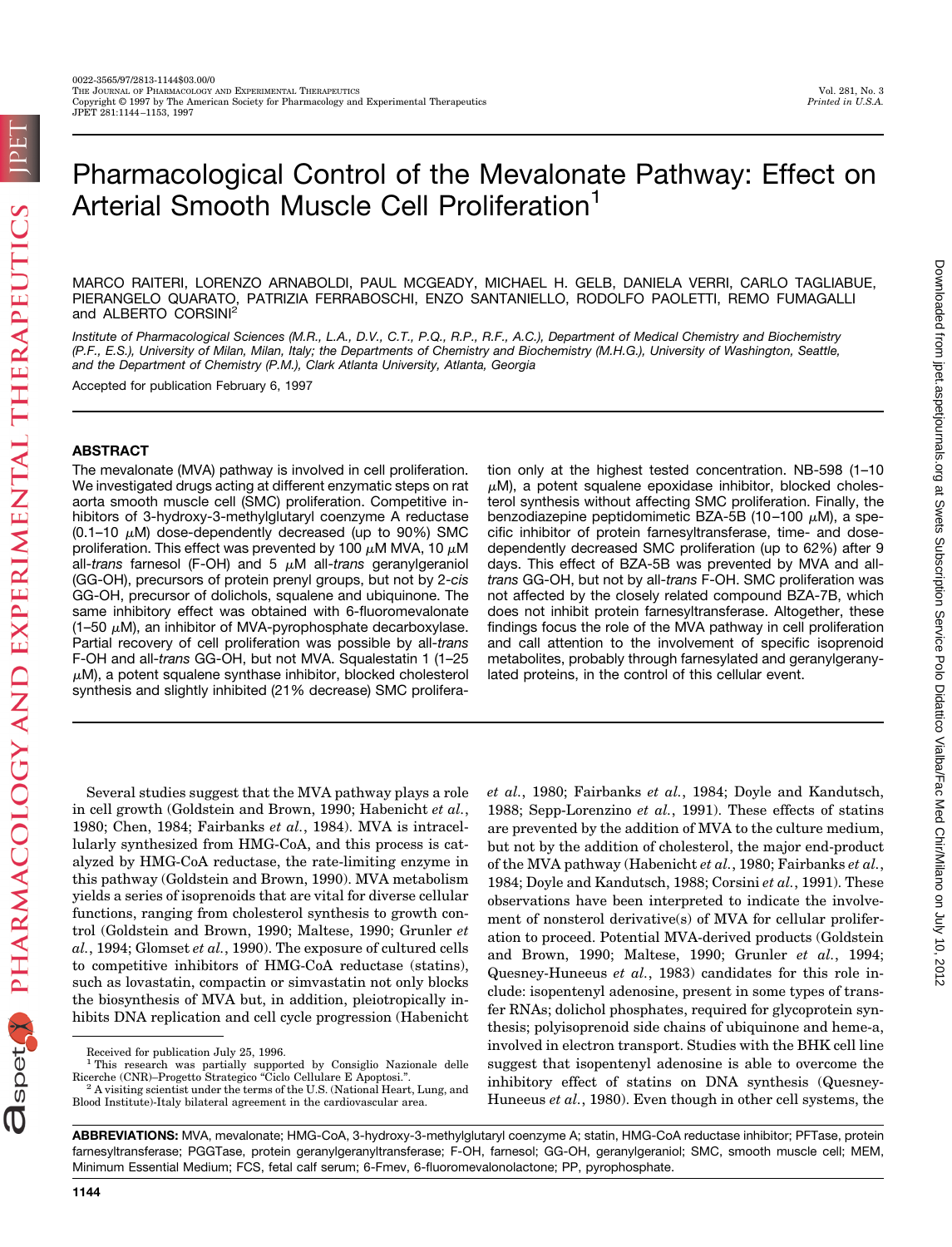**TPET** 

Ospet PHARMACOLOGY AND EXPERIMENTAL THERAPEUTICS

ability of isopentenyl adenosine to rescue proliferation has not been confirmed (Perkins *et al.*, 1982; Sinensky and Logel, 1985; Larsson and Zetteberg, 1986; Munro *et al*., 1994), Faust and Dice (1991) found that the expression of protein i<sup>6</sup>A26, which contains isopentenyl adenosine, decreases during lovastatin treatment and increases after subsequent MVA treatment and restoration of cell proliferation. Wejde *et al.* (1993) found that high concentrations of dolichol cause a slight restoration of DNA synthesis in lovastatin-treated cells; there is also evidence for a critical role of protein glycosylation in the control of cell proliferation (Doyle *et al.*, 1993; Carlberg *et al.*, 1994). None of these compounds, however, is consistently able to restore proliferation when endogenous MVA metabolism is suppressed. The potential importance of early intermediates in the MVA pathway, rather than more distal isoprenoid metabolites, has also been proposed as a critical regulator of cellular proliferation (Cuthbert and Lipsky, 1991).

Recently, several proteins post-translationally modified by the covalent attachment of MVA-derived isoprene groups (prenylation), farnesyl-PP or geranylgeranyl-PP, have been identified (Maltese, 1990; Glomset *et al.*, 1990; Sinensky and Lutz, 1992; Casey, 1992). These proteins must be prenylated as a prerequisite for membrane association, which, in turn, is required for their function (Glomset *et al.*, 1990; Glomset and Farnsworth, 1994; Jakobisiak *et al.*, 1991; Farnsworth *et al.*, 1990). Identification of some of them, nuclear lamin B (Farnsworth *et al.*, 1989), ras proto-oncogene (Casey *et al.*, 1989; Hancock *et al.*, 1989) and the  $\gamma$  subunit of heterotrimeric GTP-binding proteins (Glomset and Farnsworth, 1994; Yamane *et al.*, 1990, 1991; James *et al.*, 1996), raises the possibility that nonsterol products of the MVA pathway necessary for cellular proliferation may be one or more prenylated proteins. For this reason, the two classes of enzymes that catalyze the addition of a prenyl group to proteins, PFTase and PGGTase I and II (Casey and Seabra, 1996; Yokoyama and Gelb, 1993; Chen *et al.*, 1991; Zhang *et al.*, 1994), have gained attention as novel targets (Tamanoi, 1993; Gibbs *et al.*, 1994; Reiss *et al.*, 1990; Hancock, 1993) for the development of agents aimed at controlling abnormal cell growth, such as myocyte proliferation under atherogenic conditions or tumor development (Ross, 1993; Lowy and Willumsen, 1995). Among the prenylated proteins, much attention has been focused on p21 ras for its key role in the pathophysiology of cell proliferation (Lowy and Willumsen, 1993; Boguski and McCormick, 1993). Because farnesylation of p21 ras is required for its mitogenic activity, an intensive search for PFTase inhibitors is underway (Gibbs *et al.*, 1994; James *et al.*, 1993; Bishop *et al.*, 1995; Kohl *et al.*, 1995). The interference of lovastatin with cell cycle progression in carcinoma T24 cell line could be attributed to inhibition of farnesyl-PP biosynthesis and thereby isoprenylation of ras proteins (Jakobisiak *et al.*, 1991). In other cell systems, however, the inhibition of cell growth by lovastatin is independent of ras function (DeClue *et al.*, 1991).

In conclusion, the identity of the nonsterol derivative(s) of MVA required for cell growth remains to be elucidated, and the role of prenyl-modified protein(s) in DNA synthesis and cellular proliferation needs to be further explored.

Our observations that all-*trans* F-OH or all-*trans* GG-OH can prevent the statin-induced inhibition of SMC growth in the absence of other isoprenoids (Corsini *et al.*, 1993, 1995a),

together with recent studies showing that both all-*trans* F-OH and all-*trans* GG-OH are readily incorporated into cellular proteins (Corsini et al., manuscript in preparation; Crick *et al.*, 1994; Danesi *et al.*, 1995), support the potential role of prenylated protein(s) in the control of cell proliferation.

In the present study, we have further addressed this matter by investigating the effect of drugs affecting diverse enzymatic steps of the MVA pathway on arterial SMC proliferation with the final goal of identifying potential MVA products involved in the control of cell proliferation.

### **Methods**

Eagle's MEM, trypsin ethylenediaminetetraacetate, penicillin (10,000 U/ml), streptomycin (10 mg/ml), tricine buffer (1 M, pH 7.4) and nonessential amino acid solution  $(100\times)$  were purchased from Gibco (Grand Island, NY), and FCS was from Mascia Brunelli (Milan, Italy). Disposable culture flasks and Petri dishes are from Corning Glassworks (Corning, NY), and filters are from Millipore (Bedford, MA).  $[2^{-14}C]$ Acetate, sodium salt (58.9 mCi/mmol) and [ $1\alpha, 2\alpha$ (n)<sup>-3</sup>H]cholesterol (47.7 Ci/mmol) are from Amersham (Amersham Place (Buckinghamshire), UK). Isoton II was purchased from Coulter Instruments (Milan, Italy). All-*trans* F-OH, ubiquinone and squalene are from Sigma (St. Louis, MO). All-*trans* GG-OH was kindly provided by Prodotti Roche (Milan, Italy). 2-*cis* GG-OH was prepared by oxidation of all-*trans* GG-OH with MnO<sub>2</sub> to yield a mixture of isomeric aldehydes which was purified by preparative thin-layer chromatography on silica gel plate  $F_{254}$  (Merck, Milan, Italy) with use of hexane/diethyl ether (7:3). The 2-*cis* aldehyde was converted to 2-*cis* GG-OH by reduction with sodium borohydride in ethanol, and the product was purified as for the aldehyde. Silica Gel G thin-layer chromatography products are from Merck (Milan, Italy). All reagents are analytical grade.

**Drugs.** Simvastatin in its lactone form, provided by Merck, Sharp & Dohme Research Laboratories (Woodbridge, NJ), was dissolved in 0.1 M NaOH to give the active form, and the pH was adjusted to 7.4 by adding 0.1 M HCl. Pravastatin, provided by Bristol Myers Squibb Pharmaceutical Research Institute (Princeton, NJ) and cerivastatin, provided by Ricerca Bayer Farmacologia (Milan, Italy), were dissolved in 0.15 M NaCl, and their solutions were sterilized by filtration. Racemic fluvastatin, provided by Sandoz Prodotti Farmaceutici (Milan, Italy), and L 645–164, provided by Merck, Sharp & Dohme Research Laboratories (Woodbridge, NJ), were dissolved in ethanol. 6-Fmev was prepared according to Quistad *et al.* (1981) and was dissolved in ethanol. Squalestatin 1, provided by Glaxo (Greenford, UK), was dissolved in water; NB-598, provided by Banyu Pharmaceutical Co., Ltd. (Tsukuba, Japan), was dissolved in dimethyl sulfoxide. BZA-5B and BZA-7B, provided by Genentech Inc. (South San Francisco, CA), were dissolved in dimethyl sulfoxide/dithiothreitol according to James *et al.* (1993).

**Cell cultures.** SMC were cultured, according to Ross (1971), from the intimal-medial layers of aorta of male Sprague-Dawley rats (200–250 g). Cells were grown in monolayers at 37°C in a humidified atmosphere of 5%  $CO<sub>2</sub>$  in MEM supplemented with 10% (v/v) FCS, 100 U/ml penicillin, 0.1 mg/ml streptomycin, 20 mM tricine buffer and 1% (v/v) nonessential amino acid solution (Corsini *et al.*, 1991). The medium was changed every third day. Cells were used between the fourth and tenth passages. SMC were identified for growth behavior, morphology and use of monoclonal antibody specific for <sup>a</sup>-actin, the actin isoform typical of SMC (Skalli *et al.*, 1986). The cells grew out of explants after 12 to 16 days, piled up after confluence and contained numerous myofilaments and dense bodies, as observed by transmission electron microscopy (Ross, 1971).

**Synthesis of total sterols.** The synthesis of cholesterol was determined by measuring the incorporation of radioactive acetate into cellular sterols (Corsini *et al.*, 1987; Brown *et al.*, 1978). Cell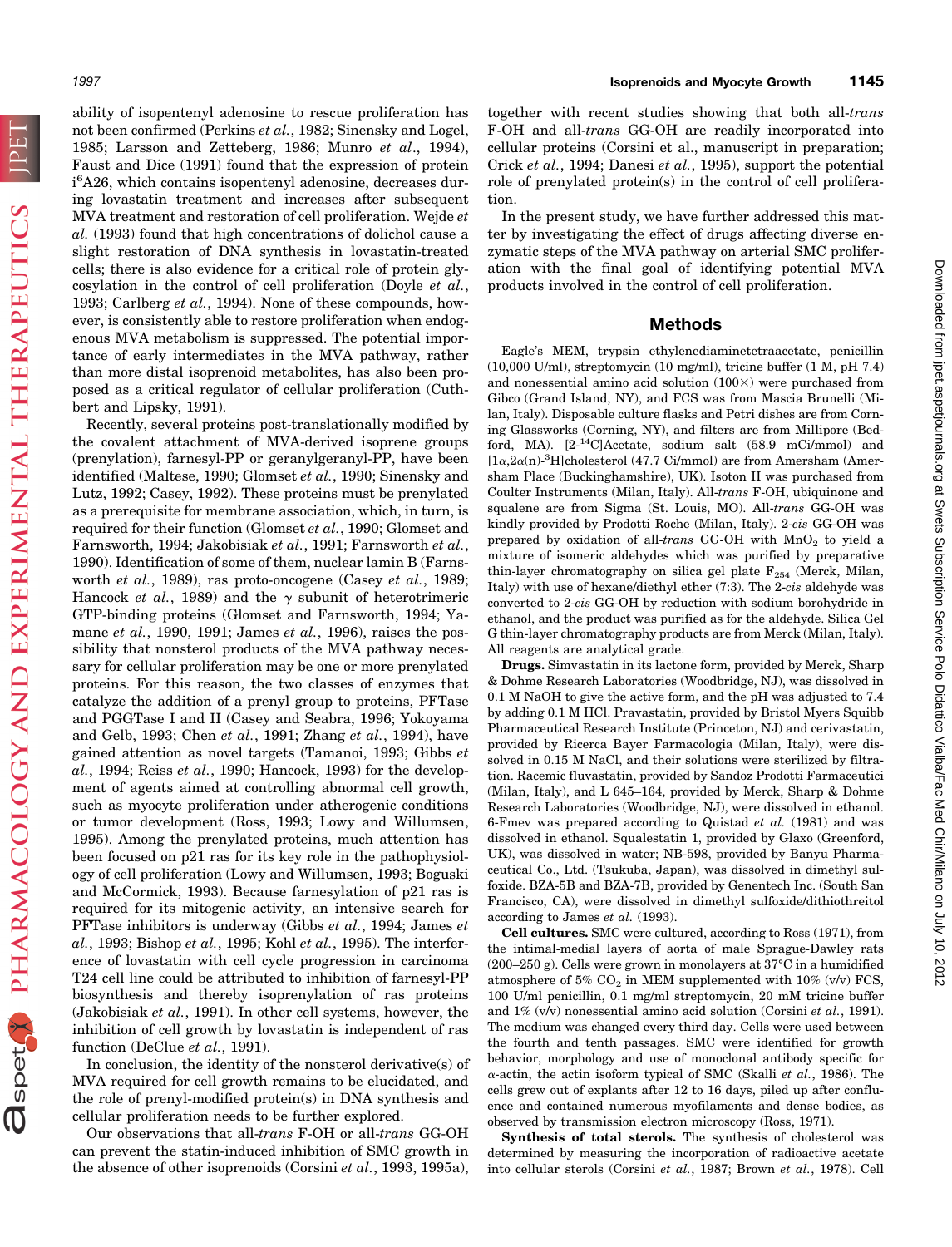PHARMACOLOGY AND EXPERIMENTAL THERAPEUTICS

**a**spet

monolayers, after incubation with  $[2^{-14}C]$ acetate (1  $\mu$ Ci/ml; specific activity, 0.9  $\mu$ Ci/mol) for 72 h (see "Miscellaneous protocols"), were washed with phosphate-buffered saline and digested with 0.1 M NaOH. Aliquots were saponified at 60°C for 1 h in alcoholic NaOH after the addition of  $[1\alpha, 2\alpha(n)^{-3}H]$ cholesterol as internal standard  $(0.04 \mu\text{Ci/sample})$ . The nonsaponified material was extracted with low-boiling petroleum ether and counted for radioactivity. To evaluate the incorporation of labeled acetate into cellular sterols, these were separated from the nonsaponified fraction by thin-layer chromatography with use of petroleum ether (boiling point, 40–60°C)/ diethyl ether/acetic acid (70:30:1). Radioactivity was measured with Insta-Fluor scintillator cocktail (Packard, Milan, Italy).

**Miscellaneous protocols.** Cells were seeded at a density of  $2 \times$  $10^5$  SMC/Petri dish (35 mm), and incubated with MEM supplemented with 10% FCS. Twenty-four hours later, the medium was changed to one containing 0.4% FCS to stop cell growth, and the cultures were incubated for 72 h. At this time (time 0), the medium was replaced with one containing 10% FCS in the presence or absence of known concentrations of the tested compounds, and the incubation was continued for a further 72 h at 37°C. At time zero, just before the addition of the substances to be tested, three Petri dishes were used for cell counting. Cell proliferation was evaluated by cell count after trypsinization of the monolayers with use of a Coulter Counter model ZM (Corsini *et al.*, 1993). Cell viability was assessed by trypan blue exclusion and found to be higher than 95% with the concentration of drugs used. In a separate set of Petri dishes, cholesterol synthesis was estimated under the same experimental conditions by measuring the incorporation of [14C]acetate into cellular sterols (Corsini *et al.*, 1987, 1993). Proteins were determined according to Lowry *et al.* (1951). In another set of experiments, when extended incubation (9 days) with drugs was required, cells were seeded at low density  $(1 \times 10^5 \text{ SMC}/35\text{-mm}$  Petri dish) so that linear growth rates could be maintained throughout the duration of the assay.

The amount of drugs required to inhibit 50% of cholesterol synthesis and of cell proliferation was calculated by linear regression analysis of the logarithm of the concentrations  $(\mu M)$  *versus* logit (Fisher and Yates, 1953).

Statistical data are expressed as mean  $\pm$  S.D., except where otherwise specified. The effects of the tested compounds *versus* control on the different parameters were analyzed by two-tailed Student's *t* test for unpaired data and by Duncan's test.

## **Results**

To define the role of nonsterol products of MVA in modulation of cell proliferation, a pharmacological approach was taken. The effect of drugs affecting diverse enzymatic steps of the MVA pathway on arterial SMC proliferation was investigated (fig. 1).

**Effect of HMG-CoA reductase inhibitors.** We previously demonstrated the ability of simvastatin and fluvastatin to dose-dependently decrease cholesterol synthesis in SMC and their proliferation (Corsini *et al.*, 1993, 1995a). To extend this preliminary observation, we examined the effects of other HMG-CoA reductase inhibitors on growth and on cholesterol synthesis of cultured SMC. The results show that all the tested statins, except pravastatin, inhibited arterial myocyte proliferation and cholesterol synthesis dose-dependently. Figure 2 depicts a typical dose-response curve obtained after exposure of cells to statins for 72 h. When statins were evaluated in human SMC, lower concentrations than those used in rat SMC were required to inhibit both processes (Corsini *et al.*, 1993), in agreement with the low HMG-CoA reductase activity detected in the former cell line (Corsini *et*  $al.$ , 1995b). However, the similar  $IC_{50}$  proliferation/cholesterol synthesis ratio for all the inhibitory statins (range, 11.7–16.6), regardless of their different potency, supports a causal relationship between the MVA synthetic pathway and cell proliferation (Corsini *et al.*, 1993, 1995a, 1996). Analysis of the data revealed that there was a significant direct correlation between the potency of statins in suppressing cholesterol synthesis and cell proliferation (fig. 3). Pravastatin at the highest nontoxic concentration inhibited cholesterol synthesis by  $<80\%$  with virtually no detectable effect on myocyte proliferation (Corsini *et al.*, 1991, 1993, 1995a). Because pravastatin was unable to completely inhibit sterol



**Fig. 1.** The MVA pathway. The enzymatic steps inhibited by the various compounds used in this study are shown.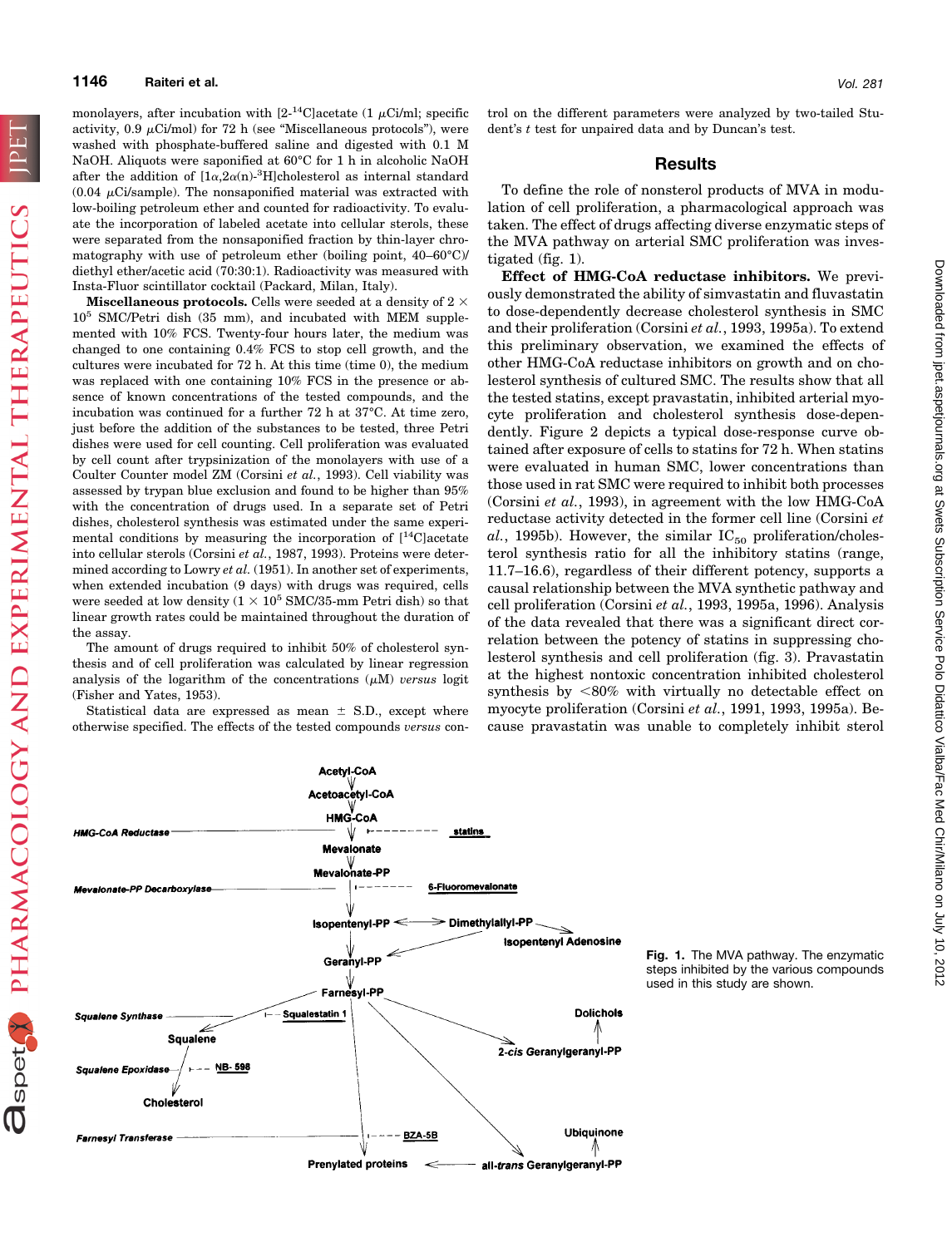**O**spet PHARMACOLOGY AND EXPERIMENTAL THERAPEUTICS



**Fig. 2.** Effect of L 645–164 on cholesterol synthesis in and proliferation of rat aorta SMC. Cells were seeded (200  $\times$  10<sup>3</sup>/dish) and incubated with MEM supplemented with 10% FCS; 24 h later, the medium was changed with one containing 0.4% FCS to stop cell growth, and the cultures were incubated for 72 h. At this time (time 0), the medium was replaced with one containing 10% FCS and the reported concentrations of L 645–164, and the incubation was continued for a further 72 h at 37°C. 14C-Acetate incorporation was used to assay cholesterol synthesis, and the cell number provided an index of the effect on cell replication. Each point represents the mean  $\pm$  S.D. of triplicate dishes. The mean value of the control experiment (without inhibitor) for cell number was 891  $\times$  10<sup>3</sup> ( $\pm$ 4  $\times$  10<sup>3</sup>) cells/plate and for cholesterol synthesis the mean value was  $22.2 \pm 4.5$  pmol/mg cell protein per hour; these mean values are designed as 100%. Error bars not shown are within the symbol limits. Inhibitor *versus* control: \*\*  $P < .01$ ; \*\*\*  $P < .001$ (Student's *t* test).



Fig. 3. Linear regression analysis of IC<sub>50</sub> values for proliferation of and cholesterol synthesis in aorta SMC after incubation with statins ( $r^2 =$ .98; P < .001).  $IC_{50}$  = concentration of drug required to inhibit cholesterol synthesis and cell proliferation by 50%. Data from references Corsini *et al.* (1993)<sup>a</sup> and Corsini *et al.* (1996).<sup>b</sup>

synthesis, shunting MVA away from cholesterol production may have allowed sufficient endogenous MVA-derived products (dolichols, ubiquinone, isoprenoids) to be formed to support cell proliferation (Goldstein and Brown, 1990; Maltese, 1990; Glomset *et al.*, 1990).

We previously showed (Corsini *et al.*, 1993, 1995a) that the addition of MVA, all-*trans* F-OH or all-*trans* GG-OH, but not squalene, restored cell proliferation inhibited by simvastatin and fluvastatin, which suggested a specific role of isoprenoids in regulating cell proliferation. We made use of statin-treated cells as a target cell system to test a variety of known endproducts of the MVA pathway for their ability to counteract the inhibitory effect of these drugs on cell proliferation. As shown in figure 4, inhibition of cell growth induced by simvastatin was completely prevented by the addition of MVA and partially prevented by the addition of all-*trans* F-OH and all-*trans* GG-OH. 2-*cis* GG-OH, a potential precursor of dolichols (Grunler *et al.*, 1994), did not prevent statin blockade of cell proliferation (fig. 4). These results suggest that dolichols are not involved in the regulation of cell growth. Squalene and ubiquinone also failed to restore SMC proliferation inhibited by statins. These results support the concept that SMC require specific isoprenoid metabolites derived from farnesyl-PP and geranylgeranyl-PP, along with an exogenous source of cholesterol (FCS), for proliferation. However, MVA, all-*trans* GG-OH, 2-*cis* GG-OH and all-*trans* F-OH did not induce cell proliferation in the absence of statins, which indicated that they were not acting as mitogens (fig. 5).

To investigate the biochemical specificity of statin-induced inhibition of cell growth and to determine the relative importance of the various branches of the MVA pathway in promoting cell growth, SMC proliferation and cholesterol synthesis were examined in the presence or absence of metabolic inhibitors.

**Effect of a MVA-PP decarboxylase inhibitor.** Because an early step in the synthesis of isoprenoids is catalyzed by MVA-PP decarboxylase (Goldstein and Brown, 1990) (fig. 1), the effect of 6-Fmev, a compound that blocks the conversion of MVA-PP to isopentenyl-PP (Cuthbert and Lipsky, 1990,



**Fig. 4.** Ability of MVA and its derivatives to prevent inhibition of rat aorta SMC proliferation by simvastatin. Experimental conditions are as in figure 2. Each bar represents the average of at least triplicate experiments, the results of which differed by  $\lt$ 10%. The mean value of control experiments (1) (without inhibitor) was 1243  $\times$  10<sup>3</sup> ( $\pm$ 47  $\times$  10<sup>3</sup>) cells/plate and is designed as 100%. Duncan's test (P < .05): 3 *versus* 4, 5; (P , .01): 1 *versus* 2, 3, 4, 5, 6, 7; 2 *versus* 4, 6, 7, 8; 3 *versus* 6, 7, 8; 4 *versus* 5, 6, 7, 8; 5 *versus* 6, 7, 8; 6 *versus* 7; 7 *versus* 8.  $\square$  = simvastatin 3.5  $\mu$ M (2);  $\mathbb{Z} =$  ubiquinone 30  $\mu$ M (3);  $\mathbb{Z} =$  squalene 10  $\mu$ M  $(4)$ ;  $\mathbb{S} = 2$ -cis GG-OH 5  $\mu$ M (5);  $\mathbb{I} =$  all-*trans* GG-OH5  $\mu$ M (6);  $\mathbb{I} =$ all-trans F-OH 10  $\mu$ M (7);  $\equiv$  = MVA 100  $\mu$ M (8).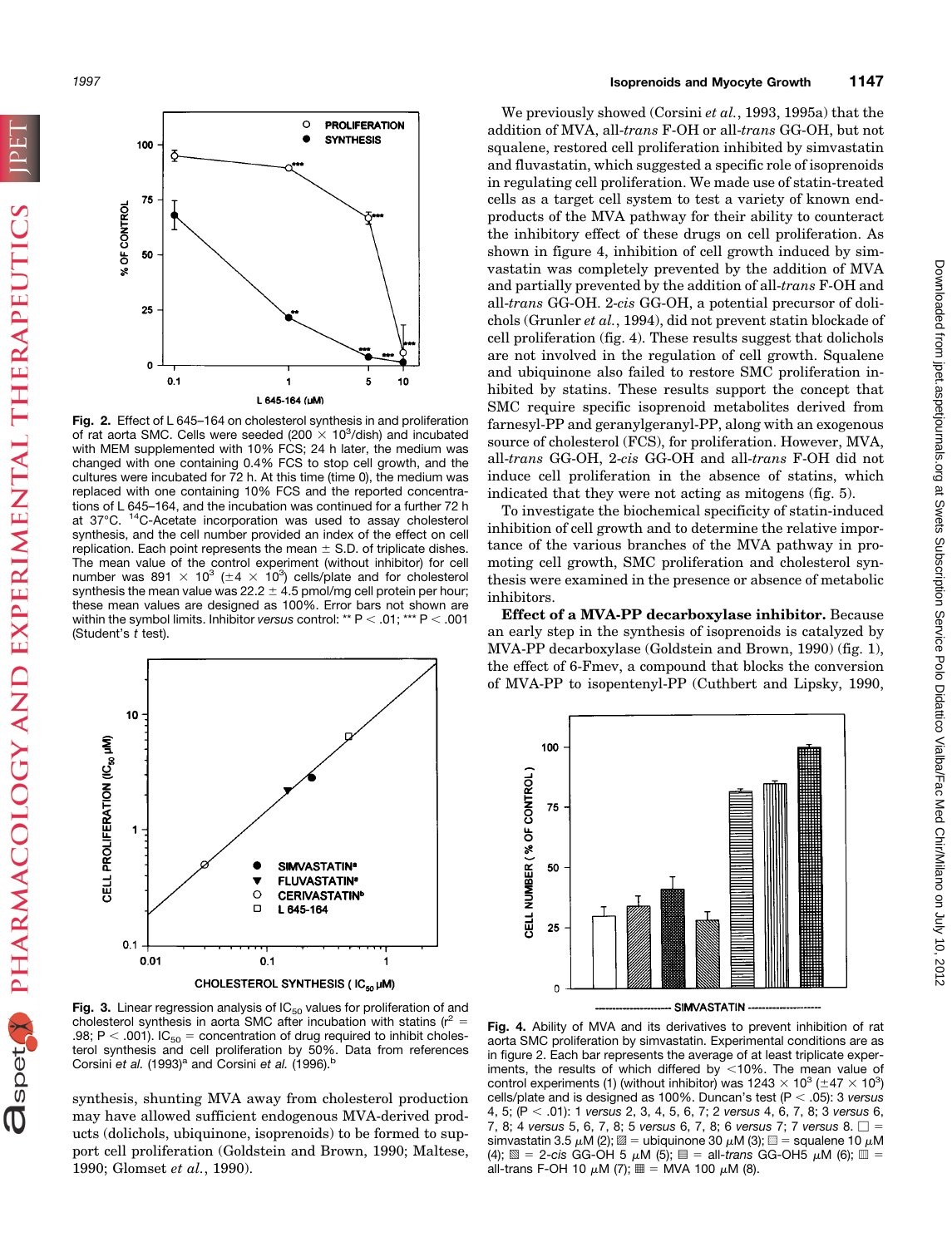Ospet PHARMACOLOGY AND EXPERIMENTAL THERAPEUTICS



**Fig. 5.** Effect of MVA, all-*trans* F-OH, all-*trans* GG-OH and 2-*cis* GG-OH on proliferation of rat aorta SMC. Experimental conditions are as in figure 2. Each point represents the mean  $\pm$  S.D. of triplicate dishes. The mean value of control experiment for cell number was  $563 \times 10^3$  ( $\pm 19 \times 10^3$ ) cells/plate and is designed as 100%.  $\square$  = MVA 100  $\mu$ M;  $\equiv$  = all-*trans* F-OH 10  $\mu$ M;  $\equiv$  = all-*trans* GG-OH 5  $\mu$ M; 2-cis GG-OH 5  $\mu$ M.

1991; Dhe-Paganon *et al.*, 1994; Nave *et al.*, 1985) and thus acts distal to statins, was examined. 6-Fmev inhibited the proliferation of, and cholesterol synthesis in cultured myocytes in a dose-dependent manner (fig. 6). These results also indicate that the compound displayed similar potency in inhibiting both cellular processes with  $IC_{50}$  values of 6.7 and  $10.8 \mu$ M for proliferation and cholesterol synthesis, respectively. The failure of MVA, but not of all-*trans* F-OH and all-*trans* GG-OH, to partially promote myocyte replication in the presence of 6-Fmol (fig. 7) indicates that its effect is related, at least in part, to the inhibition of isoprenoid biosynthesis. Although the mechanism by which 6-Fmol interferes with cell proliferation is rather complex (Cuthbert and Lipsky, 1991), the present results confirm the specific role of isoprenoids in regulating cellular growth.

Farnesyl-PP plays a central role in the MVA pathway because it is the last common substrate for the synthesis of all the end-products (Grunler *et al.*, 1994) (fig. 1). Therefore, the so-called branch-point enzymes that use farnesyl-PP represent potential pharmacological targets for further addressing the role of the MVA pathway in cell proliferation.

**Effect of squalene synthase and epoxidase inhibitors.** Selective inhibitors of squalene synthase, the first committed enzyme in the cholesterol biosynthetic pathway (Grunler *et al.*, 1994), and of squalene epoxidase were investigated. Treatment of cells with squalestatin 1, a specific competitive inhibitor of squalene synthase (Baxter *et al.*, 1992), blocked cholesterol synthesis and slightly inhibited (21% decrease) SMC proliferation only at the highest tested concentration (fig. 8). NB-598, a squalene epoxidase inhibitor (Horie *et al.*, 1990), caused complete inhibition of cholesterol synthesis without affecting the proliferation of SMC grown in the presence of exogenous cholesterol (fig. 9). Hence, involvement of the sterol branch of farnesyl-PP metabolism in the control of cell proliferation was obviated.

**Effect of a PFTase inhibitor.** To directly address the role of all-*trans* F-OH availability for cell proliferation, the effect of PFTase inhibitor on cell growth was examined. Cells were seeded at low density and allowed to grow for 9 days in the absence or presence of various concentrations of the specific inhibitor of PFTase BZA-5B (James *et al.*, 1993). In the absence of the inhibitor, arterial myocytes grew logarithmically (fig. 10). In the presence of BZA-5B, growth of myocytes was inhibited in a time- and dose-dependent manner, reaching  $\approx 60\%$  inhibition after 9 days in the presence of 50  $\mu$ M





-- 6 - FLUOROMEVALONATE ---**Fig. 7.** Ability of MVA, all-*trans* F-OH and all-*trans* GG-OH to prevent

inhibition of rat aorta SMC proliferation by 6-Fmev. Experimental conditions are as in figure 2. Each point represents the mean  $\pm$  S.D. of triplicate dishes. The mean value of control experiment was 1013  $\times$  10<sup>3</sup>  $(\pm 85 \times 10^3)$  cells/plate and is designed as 100%. Student's t test: \*\* P , .01 all-*trans* F-OH *versus* 6-Fmev; \*\*\* P , .001 all-*trans* GG-OH *versus* 6-Fmev.  $\Box$  = 6-Fmev 10  $\mu$ M;  $\mathbb{Z}$  = 6-Fmev + MVA 100  $\mu$ M;  $\mathbb{E}$  = 6-Fmev + all-*trans* F-OH 10  $\mu$ M;  $\mathbb{R} = 6$ -Fmev + all-*trans* GG-OH 5  $\mu$ M.

**Fig. 6.** Effect of 6-Fmev on cholesterol synthesis in and proliferation of rat aorta SMC. Experimental conditions are as in figure 2. Each point represents the mean  $\pm$  S.D. of triplicate dishes. The mean value of the control experiment (without inhibitor) for cell number was 1399  $\times$  10<sup>3</sup>  $(\pm 104 \times 10^3)$  cells/plate and for cholesterol synthesis the mean value was 92.5  $\pm$  4.5 pmol/mg cell protein per h; these mean values are designed as 100%. Inhibitor *versus* control: \*\*  $P < .01$ , \*\*\*  $P < .001$ (Student's *t* test).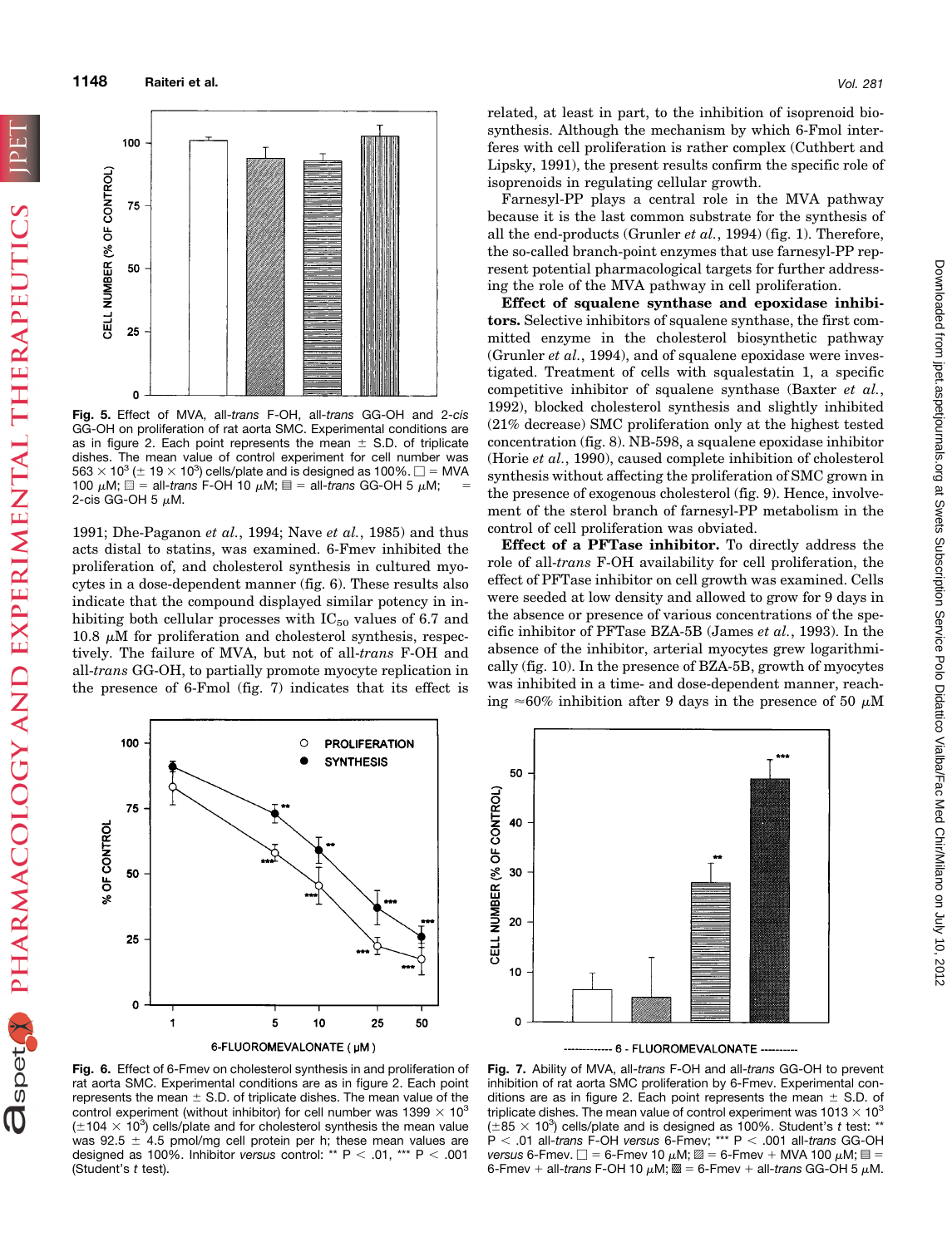OspetA PHARMACOLOGY AND EXPERIMENTAL THERAPEUTICS



#### SQUALESTATIN 1 (µM)

**Fig. 8.** Effect of squalestatin 1 on cholesterol synthesis in and proliferation of rat aorta SMC. Experimental conditions are as in figure 2; fresh solutions of squalestatin 1 are re-added to the culture medium every 24 h. Each point represents the mean  $\pm$  S.E. of three experiments, each run in triplicate. The mean value of the control experiments (without inhibitor) for cell number was 1556  $\times$  10<sup>3</sup> ( $\pm$ 45  $\times$  10<sup>3</sup>) cells/ plate and for cholesterol synthesis the mean value was  $15.5 \pm 1.1$ pmol/mg cell protein per h; these mean values are designed as 100%. Error bars not shown are within the symbol limits. Inhibitor *versus* control: \*\* P < .01, \*\*\* P < .001 (Student's *t* test).



**Fig. 9.** Effect of NB-598 on cholesterol synthesis in and proliferation of rat aorta SMC. Experimental conditions are as in figure 2. Each point represents the mean  $\pm$  S.E. of three experiments, each run in triplicate. The mean value of the control experiment (without inhibitor) for cell number was 1057  $\times$  10<sup>3</sup> ( $\pm$ 62  $\times$  10<sup>3</sup>) cells/plate and for cholesterol synthesis the mean value was  $24.2 \pm 2.2$  pmol/mg cell protein per h; these mean values are designed as 100%. Inhibitor *versus* control:  $*$  P < .05,  $*$  P < .01 (Student's *t* test).

BZA-5B (fig.10). Under parallel experimental conditions, this PFTase inhibitor had no effect on cholesterol synthesis (93% of the control value). In experiments of 3 days duration, BZA-5B (100  $\mu$ M) inhibited the growth of SMC by 60% (fig.



#### **DAYS**

**Fig. 10.** Effect of BZA-5B on proliferation of rat aorta SMC. Cells were seeded (100  $\times$  10<sup>3</sup>) and incubated with Eagle's MEM supplemented with 10% FCS; 24 h later the medium was changed with one containing 0.4% FCS to stop cell growth and the cultures were incubated for 72 h. At this time (time 0, cell number =  $322 \times 10^3$ /dish), the medium was replaced with one containing 10% FCS and the reported concentrations of BZA-5B, and the incubation was continued for 3, 5 and 9 days, respectively. On days 3 and 5, cells were re-fed with the same medium. Each point represents the mean  $\pm$  S.D. of triplicate dishes. Error bars not shown are within the symbol limits. Inhibitor *versus* control: \* P < .05, \*\* P < .01, \*\*\* P < .001 (Student's *t* test).  $\square$  = control;  $\mathbb{Z}$  = simvastatin 5  $\mu$ M (3 days);  $\mathbb{Z}$  = simvastatin 1  $\mu$ M (5, 9 days);  $\blacksquare$  = BZA-5B 10 μM;  $\blacksquare$  = BZA-5B 25 μM;  $\blacksquare$  = BZA-5B 50 μM.

11). Similar concentrations of BZA-5B have been reported to inhibit the growth of H-ras-transformed cells (James *et al.*, 1993). The addition of all-*trans* GG-OH restored cell proliferation to control levels, whereas MVA, but not all-*trans* F-OH, partially prevented the inhibitory effect of BZA-5B (fig. 11). The proliferation was not affected when cells were grown with an inactive inhibitor analog, BZA-7B (fig. 11) (James *et al.*, 1994), which is identical to BZA-5B except for a serine in place of a cysteine. Taken together, these results implicate the involvement of prenylated protein(s) in regulating cell proliferation.

# **Discussion**

A major focus of the current studies is the identification of a nonsterol MVA derivative(s) whose presence in cells correlates with cell proliferation. Four experiments substantiate the relationship between all-*trans* F-OH, all-*trans* GG-OH (probably through one or more prenylated proteins) and rates of cell growth.

First, MVA, all-*trans* F-OH and all-*trans* GG-OH are all able to prevent the inhibition of SMC proliferation induced by statins (Corsini *et al.*, 1993). The observation that the antiproliferative effect of statins occurs when cholesterol synthesis is suppressed by more than 80%, supports a causal relationship between the MVA pathway and cell proliferation (Corsini *et al.*, 1993, 1995b; Parker *et al.*, 1990). These findings suggest that strong inhibition of MVA production elicited by statins might impede sufficient formation of endogenously derived products (fig. 1) to support cell proliferation.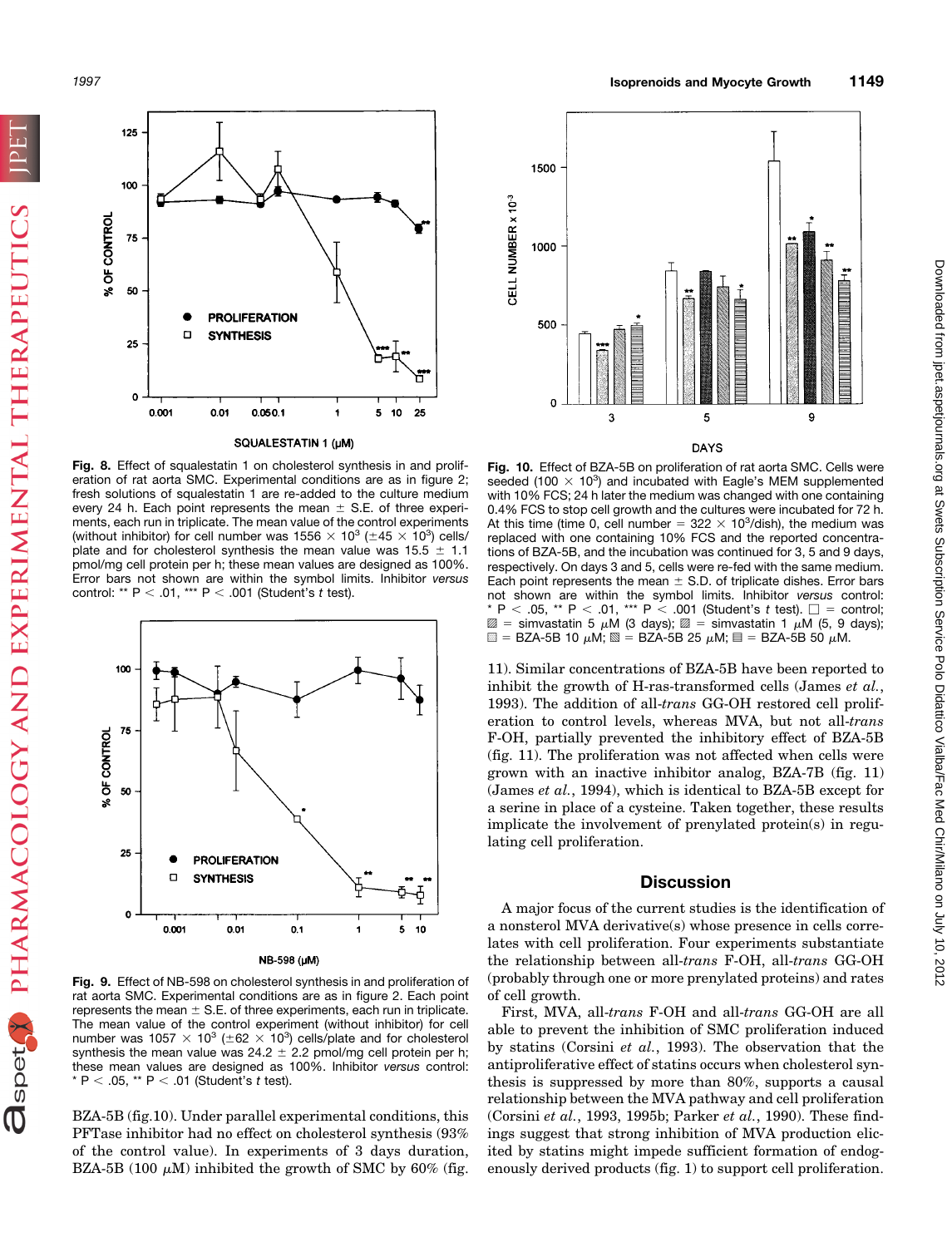**1150 Raiteri et al.** *Vol. 281*

CELL NUMBER (% OF CONTROL

50

25

o

100 75



**BZA - 7B** 

**Fig. 11.** Effect of BZA-5B, BZA-7B, MVA and its derivatives on proliferation of rat aorta SMC. Experimental conditions are as in figure 10. Cells were incubated with the tested compounds for 72 h. Each point represents the mean  $\pm$  S.D. of triplicate dishes. The mean value of the control experiment (without inhibitor) for cell number was  $416 \times 10^3$ ( $\pm 20 \times 10^3$ ) cells/plate and is designed as 100%. Duncan's test: P < .05, MVA *versus* control; P , .01, BZA-5B *versus* control, MVA, all-*trans* GG-OH; P , .01, all-*trans* F-OH *versus* control, MVA, all-*trans* GG-OH.  $\Box$  = BZA-5B 100  $\mu$ M;  $\mathbb{Z}$  = BZA-5B + all-*trans* GG-OH 2.5  $\mu$ M;  $\mathbb{Z}$  = BZA-5B + all-*trans* F-OH 10  $\mu$ M;  $\mathbb{S} = BZA-5B + MVA$  100  $\mu$ M;  $\mathbb{S} =$ BZA-7B 100  $\mu$ M.

- BZA - 5B

One critical end-product of MVA is cholesterol that is required for cell membrane formation in proliferating cells (Goldstein and Brown, 1990; Chen, 1984; Grunler *et al.*, 1994). It is unlikely, however, that inhibition of cholesterol synthesis explains the action of statins on SMC proliferation. In fact, cells are stimulated to grow by exposure to a medium containing 10% FCS, which provides an exogenous source of cholesterol, and under such conditions, statins still inhibit cell proliferation. Recently, several proteins that are involved in growth factor signal transduction have been shown to be lipid-modified by the covalent attachment of farnesyl-PP and geranylgeranyl-PP groups, which are derived from MVA (Goldstein and Brown, 1990; Fairbanks *et al.*, 1984; Farnsworth *et al.*, 1990; Casey *et al.*, 1989). Statins inhibit the biosynthesis of these two isoprenoids, and one possible mechanism by which they affect cell growth may be the interference with signaling pathways that require prenylated proteins. The fact that all-*trans* GG-OH and all-*trans* F-OH can, under these experimental conditions, partially prevent statin-induced inhibition of cell growth in the absence of other prenyl intermediates, suggests that proteins modified by these isoprenoids are necessary for cell proliferation. In addition, it was shown that both labeled all-*trans* F-OH and labeled all-*trans* GG-OH are readily incorporated into cellular proteins and other metabolites made from prenyl-PP, which thus supports our experimental approach (A. Corsini, C. C. Farnsworth, P. McGeady, M. H. Gelb and J. A. Glomset, manuscript in preparation; Crick *et al.*, 1994, 1995; Danesi *et al.*, 1995).

Ubiquinone, 2-*cis* GG-OH (a potential precursor of dolichols) and squalene failed to overcome the inhibitory effect of statins; this rules out the possibility that the putative regulator(s) of cell proliferation is one of these products of the

MVA pathway. Another MVA-derived isoprenoid, isopentenyl adenosine, was also investigated. Unfortunately, this product, like many adenosine derivatives, is often toxic for mammalian cells (Mittelman *et al.*, 1975) and causes cell death. However, when assayed in several cultured cells, isopentenyl adenosine was unable to prevent the antiproliferative effect of statins (Perkins *et al.*, 1982; Sinensky and Logel, 1985; Larsson and Zetteberg, 1986; Munro *et al*., 1994).

The failure of ubiquinone, dolichols, isopentenyl adenosine and squalene to prevent the inhibitory effect of statins on cell proliferation has been reported (Faust and Dice, 1991; Wejde *et al.*, 1993; Corsini *et al.*, 1993; O'Donnell *et al.*, 1993). The present data do not exclude the possibility that other isoprenoid products may also be involved in cell proliferation. Wejde *et al.* (1993) found that an unidentified MVA-derived lipid component, which coeluted with dolichol, completely restored DNA synthesis in lovastatin-treated cells.

Because several different products of the MVA pathway are essential elements in several cellular processes (Goldstein and Brown, 1990; Grunler *et al.*, 1994), it seems likely that different isoprenoid requirements may be revealed under different experimental conditions. For example, Doyle *et al.* (1993) have shown that cells arrested in growth by MVA depletion behave differently from cells synchronized by serum depletion. Under their experimental conditions, dolichol phosphates and its glycosylated derivatives were the MVAderived compounds limiting cellular growth. Further understanding of the roles of different isoprenoids in cell proliferation requires a deeper knowledge of the cellular processes regulating the levels of isoprenoids and their functional diversity.

The second approach for understanding the relationship between isoprenoid metabolism and cell proliferation makes use of 6-Fmev. This compound (Nave *et al.*, 1985; Reardon and Abeles, 1987) is a useful pharmacological tool for examining the role played in cell proliferation by MVA derivatives just downstream of MVA-PP decarboxylase. When the decarboxylation of MVA-PP to isopentenyl-PP was blocked by 6-Fmev, both cholesterol synthesis and SMC growth were inhibited in a dose-dependent manner. Unlike statins, this drug inhibits cholesterol synthesis and cell growth with similar potency, which implies different antiproliferative mechanisms. It has been proposed recently that 6-Fmev inhibits the proliferation of cells by two distinct but related mechanisms (Cuthbert and Lipsky, 1990, 1991; Sawamura *et al.*, 1993). By inhibition of isoprenoid synthesis, 6-Fmev suppresses SMC proliferation, and this effect was partially prevented by providing an exogenous source of all-*trans* F-OH and all-*trans* GG-OH. The other mode of action appears to result from the accumulation of an inhibitory group of metabolites derived from MVA or one of its phosphates. Our results, together with these previous observations (Cuthbert and Lipsky, 1990, 1991; Sawamura *et al.*, 1993), indicate that MVA is a critical determinant of cellular proliferation because it is a source of both positive and negative regulatory influences.

In a third approach, the contribution of *de novo* sterol synthesis in the control of cell proliferation was studied with squalene synthase and squalene epoxidase inhibitors. These enzymes catalyze steps committed to the sterol synthetic pathway (Goldstein and Brown, 1990; Grunler *et al.*, 1994) and thus represent ideal sites for selectively inhibiting sterol

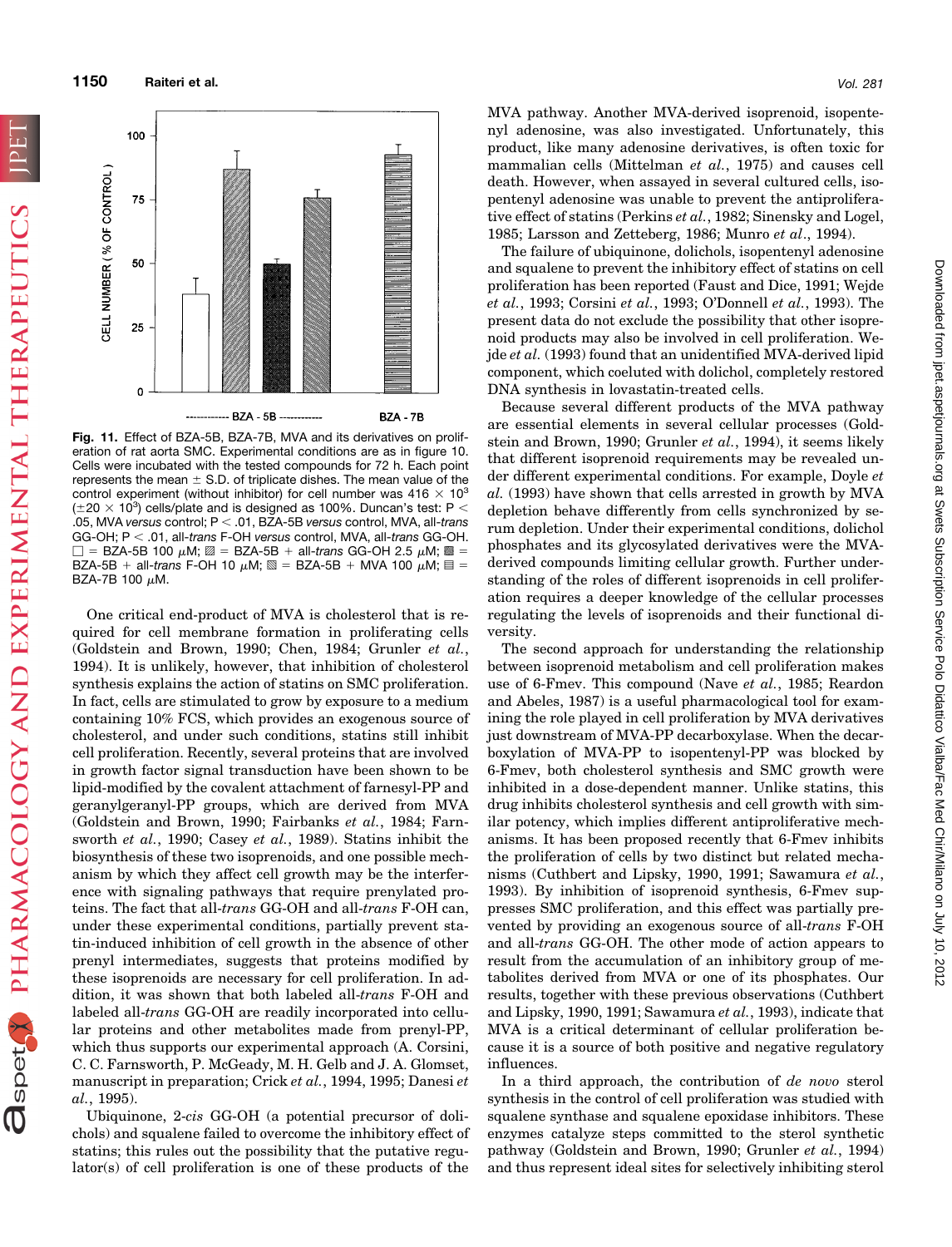**FUI** 

Ospet PHARMACOLOGY AND EXPERIMENTAL THERAPEUTICS

formation, hence addressing the involvement of the sterol branch in cell growth. The administration of squalestatin 1 (Baxter *et al.*, 1992) dose-dependently inhibited cholesterol synthesis and slightly inhibited (25  $\mu$ M) SMC growth. It is noteworthy to mention that squalestatin inhibits ras PFTase, although with much less potency (Dufresne *et al.*, 1993; Gibbs *et al.*, 1993), and this could explain its effect on SMC growth. Unlike statins, concentrations of squalestatin 1 that completely blocked cholesterol synthesis  $(5-10 \mu M)$  did not affect cell proliferation. These findings are in agreement with a previous study by Bradfute *et al.* (1992), which showed a normal rate of growth of a squalene synthase-deficient mutant CHO cell line in a medium supplemented with serum, and with the inability of squalene to prevent the inhibitory effect of statins on cell proliferation (Wejde *et al.*, 1993; Corsini *et al.*, 1993, 1995a; Keyomarsi *et al.*, 1991). NB-598 (Horie *et al.*, 1990) specifically inhibited cholesterol synthesis without affecting SMC growth, thus ruling out a role of squalene or any distal intermediate of the cholesterol synthetic pathway in cell proliferation.

Finally, a direct link between the inhibition of cell proliferation and protein prenylation is apparent. The involvement of prenylated proteins in cell growth (Maltese, 1990; Glomset *et al.*, 1990; Jakobisiak *et al.*, 1991; Casey *et al.*, 1994) is given further credence by results obtained with BZA-5B. This drug is a potent and specific inhibitor of PFTase (James *et al.*, 1993) and a selective antagonist of H-ras transformed cells (James *et al.*, 1994, 1995), probably through inhibition of ras-dependent cell growth (James *et al.*, 1993, 1994, 1995). The requirement for prolonged incubation of cultured SMC with BZA-5B to induce an antiproliferative effect is consistent with the specificity of the compound for ras (James *et al.*, 1994, 1995), a protein with a very long half-life (20–56 h) (Ulsh and Shih, 1984). Probably because of inefficient cell penetration (Gibbs *et al.*, 1994), high concentrations (10–100  $\mu$ M) of BZA-5B are required to detect any significant inhibitory effect on cell growth (James *et al.*, 1993). Two sets of control experiments address the issue of the specificity of the effect of BZA-5B in SMC cells. First, the effect of the PFTase inhibitor on SMC proliferation was not observed by the structurally related compound BZA-7B, which does not inhibit PFTase (James *et al.*, 1994). Second, MVA and all-*trans* GG-OH, but not all-*trans* F-OH, partially prevent the inhibitory effect of BZA-5B on cell proliferation. This result may be caused by the fact that PGGTase I is able to geranylgeranylate but not farnesylate proteins that normally serve as farnesyl acceptors (Armstrong *et al.*, 1995; Yokoyama *et al.*, 1995). It is tempting to speculate that PG-GTase I can geranylgeranylate mitogenic proteins that are normally modified by the all-*trans* F-OH moiety, such as K-ras, in a reaction that is relatively resistant to inhibition by BZA-5B (Armstrong *et al.*, 1995). Previous studies have shown that geranylgeranylated ras proteins support transformation of animal cells (Cox *et al.*, 1992) and growth of yeast cells (Trueblood *et al.*, 1993). Testing of this hypothesis will require antibodies that recognize K-ras at the low concentrations that are present in normal animal cells; these antibodies are not yet available. The possibility also exists that geranylgeranylated proteins of the rho-family (Vincent *et al.*, 1992; Olson *et al.*, 1995; Vojtek and Cooper, 1995) and rap (Quarck *et al.*, 1994) may compensate for ras in growth factor signal transduction pathway and in the control of cell

proliferation. One surprising result is the ability of BZA-5B to inhibit cell growth of untransformed SMC. It has been reported that normal fibroblasts continue to grow in the presence of the PFTase inhibitor at concentrations that markedly slow the growth of H-ras-transformed cells (Lowy and Willumsen, 1995; James *et al.*, 1993). Several aspects of ras function may contribute to this resistance of untransformed cells to the effect of PFTase inhibitors (Lowy and Willumsen, 1995; Marshall, 1995). It seems likely that untransformed fibroblasts may produce forms of ras (K-ras or N-ras) whose farnesylation is relatively resistant to BZA-5B, or that are geranylgeranylated (James *et al.*, 1994, 1996; Mumby *et al.*, 1990). The possibility also exists that fibroblasts can respond to mitogenic stimuli through pathways that bypass ras. This hypothesis is consistent with recent evidence showing that growth factors can activate transcription factors *via* a ras-independent mechanism (Sepp-Lorenzino *et al.*, 1995; Heim, 1996; Pumiglia *et al.*, 1995; Inglese *et al.*, 1995). On the other hand, the observation of an induction of H-ras protooncogene expression in proliferating rat SMC (Sadhu and Ramos, 1993), together with the recent demonstration that the local delivery of transdominant negative H-ras mutants inhibits proliferation after balloon injury of rat carotid artery (Indolfi *et al.*, 1995), indicates a role of H-ras as a key transducer of mitogenic signals in vascular myocytes. The abundance of available data demonstrates that mitogenic signaling in SMC is complex and an overlapping of signaling elements can be induced by hormones and growth factors through G protein-coupled serpentine receptors as well as receptor tyrosine kinases (Ludwig and Rapp, 1995).

The ability of BZA-5B to inhibit SMC proliferation highlights the potential usefulness of compounds that block the action of key components of the mitogenic signaling cascade for therapy of vascular proliferative disorders, such as atherosclerosis and restenosis after angioplasty (Corsini *et al.*, 1995a; Ross, 1993). PGGTase I specific inhibitors (Lerner *et al.*, 1995) have not yet been investigated, and the role of geranylgeranylated proteins in controlling cell proliferation still remains to be directly addressed.

In conclusion, the results presented in this paper demonstrate the importance of the MVA pathway in cell proliferation. These studies reveal the involvement of the specific isoprenoid metabolites farnesyl-PP and geranylgeranyl-PP, which are necessary for the prenylation of one or more proteins that are involved in regulation of cell proliferation.

#### **Acknowledgments**

We thank Dr. James Marsters (Genentech Inc.) for providing BZA-5B and BZA-7B, Dr. Agostino Faggiotto (Bayer) for providing cerivastatin, Dr. Alfred Albers (Merck, Sharp & Dohme) for providing simvastatin and L 645–164, Dr. Brian M. Bain (Glaxo) for providing squalestatin 1, Dr. Yusuke Hidaka (Banyu) for providing NB-598, Dr. Flavio Franch (Sandoz) for providing fluvastatin and Dr. Henry Pan (Brystol-Myers Squibb) for providing pravastatin. The authors are grateful to Mrs. Laura Mozzarelli for editorial help. The authors acknowledge Prof. Russell Ross (Center of Vascular Biology, Department of Pathology, University of Washington, Seattle, WA) and Prof. John Glomset (Howard Hughes Medical Institute, University of Washington, Seattle, WA) for continuous support and advice.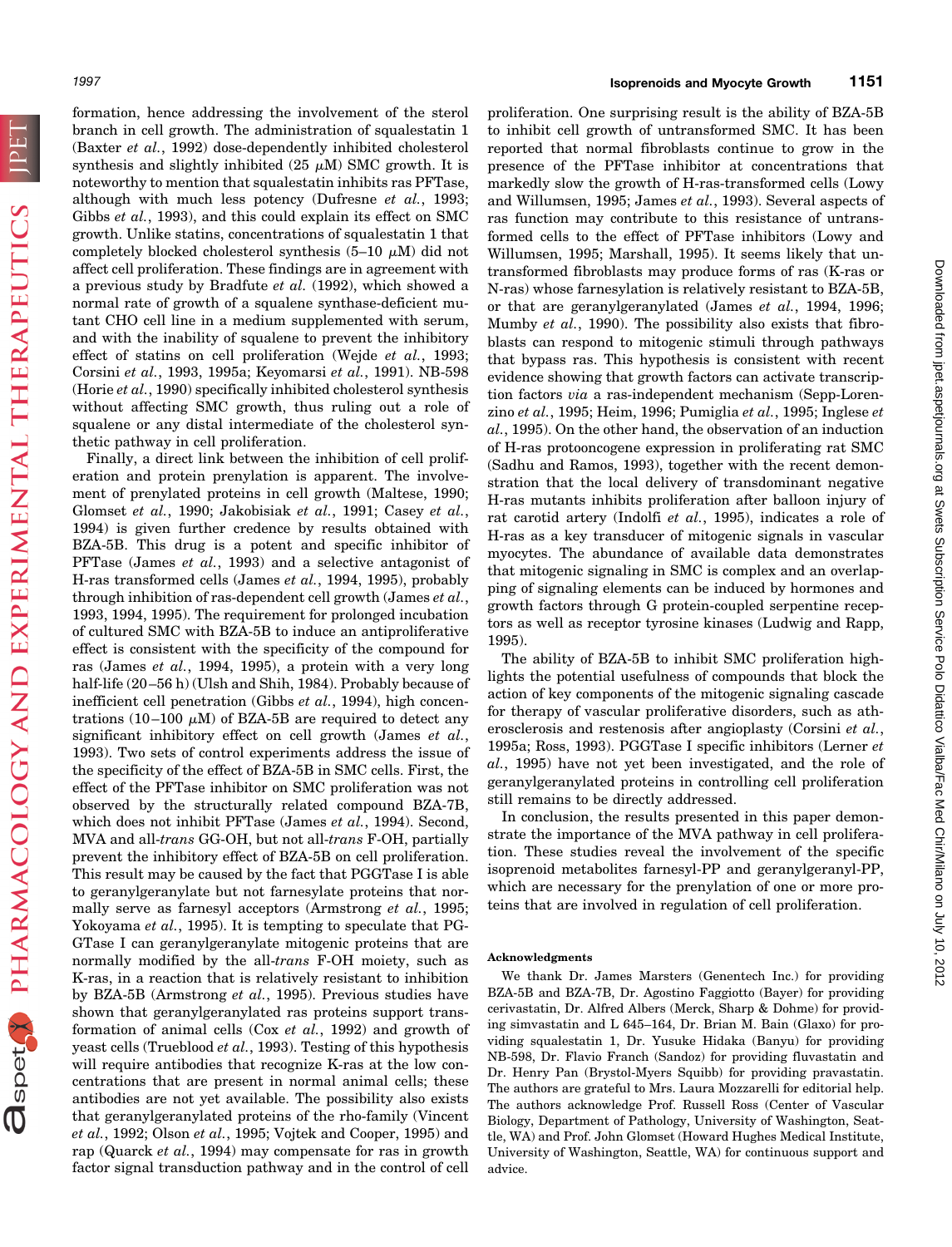## **1152 Raiteri et al.** *Vol. 281*

#### **References**

- ARMSTRONG, S. A., HANNAH, V. C., GOLDSTEIN, J. L. AND BROWN, M. S.: CAAX geranylgeranyl transferase transfers farnesyl as efficiently as geranylgeranyl to RhoB. J. Biol. Chem. **270:** 7864–7868, 1995.
- BAXTER, A., FITZGERALD, B. J., HUTSON, J. L., MCCARTHY, A. D., MOTTERAM, J. M., ROSS, B. C., SAPRA, M., SNOWDEN, M. A., WATSON, N. S., WILLIAMS, R. J. AND WRIGHT, C.: Squalestatin 1, a potent inhibitor of squalene synthase, which lowers serum cholesterol *in vivo*. J. Biol. Chem. **267:** 11705–11708, 1992.
- BISHOP, W. R., BOND, R., PETRIN, J., WANG, L., PATTON, R., DOLL, R., NJORGE, G., CATINO, J., SCHWARTZ, J., WINDSOR, W., SYTO, R., CARR, D., JAMES, L. AND KIRSCHMEIER, P.: Novel tricyclic inhibitors of farnesyl protein transferase. Biochemical characterization and inhibition of Ras modification in transfected COS cells. J. Biol. Chem. **270:** 30611–30618, 1995.
- BOGUSKI, M. S. AND MCCORMICK, F.: Proteins regulating Ras and its relatives. Nature **366:** 643–654, 1993.
- BRADFUTE, D. L., SILVA, C. J. AND SIMONI, R. D.: Squalene synthase-deficient mutant of Chinese hamster ovary cells. J. Biol. Chem. **267:** 18308–18314, 1992.
- BROWN, M. S., FAUST, J. R., GOLDSTEIN, J. L., KANEKO, I. AND ENDO, A.: Induction of 3-hydroxy-3-methylglutaryl coenzyme A reductase activity in human fibroblasts incubated with compactin (ML-236B), a competitive inhibitor of the reductase. J. Biol. Chem. **253:** 1121–1128, 1978.
- CARLBERG, M., HJERTMAN, M., WEJDE, J. AND LARSSON, O.: Mevalonate is essential for growth activation of human fibroblasts: evidence for a critical role of protein glycosylation in the prereplicative period. Exp. Cell Res. **212:** 359– 366, 1994.
- CASEY, P. J., SOLSKY, P. A., DER, C. J. AND BUSS, J. E.: p21ras is modified by a farnesyl isoprenoid. Proc. Natl. Acad. Sci. U.S.A. **86:** 8323–8327, 1989.
- CASEY, P. J.: Biochemistry of protein prenylation. J. Lipid Res. **33:** 1731–1740, 1992.
- CASEY, P. J., MOOMAW, J. F., ZHANG, F. L., HIGGINS, J. B. AND THISSEN, J. A.: Prenylation and G protein signaling. *In* Recent Progress in Hormone Research, vol 49, pp 215–233. ed by C Wayne Bardin, Academic Press Inc., San Diego, CA, 1994.
- CASEY, P. J. AND SEABRA, M. C.: Protein prenyltransferases J. Biol. Chem. **271:** 5289–5292, 1996.
- CHEN, H. W.: Role of cholesterol metabolism in cell growth. Fed. Proc. **43:** 126–130, 1984.
- CHEN, W. J., ANDRES, D. A., GOLDSTEIN, J. L., RUSSELL, D. W. AND BROWN, M. S.: cDNA cloning and expression of the peptide-binding beta subunit of rat p21ras farnesyltransferase, the counterpart of yeast DPR1/RAM1. Cell **66:** 327–334, 1991.
- CORSINI, A., BERNINI, F., CIGHETTI, G., SOMA, M. R., GALLI, G. AND FUMAGALLI, R.: Lipophilic  $\beta$ -adrenoceptor antagonists stimulate cholesterol biosynthesis in human skin fibroblasts. Biochem. Pharmacol. **36:** 1901–1906, 1987.
- CORSINI, A., RAITERI, M., SOMA, M. R., FUMAGALLI, R. AND PAOLETTI, R.: Simvastatin but not pravastatin inhibits the proliferation of rat aorta myocytes. Pharmacol. Res. **23:** 173–180, 1991.
- CORSINI, A., MAZZOTTI, M., RAITERI, M., SOMA, M. R., GABBIANI, G., FUMAGALLI, R. AND PAOLETTI, R.: Relationship between mevalonate pathway and arterial myocyte proliferation: *in vitro* studies with inhibitors of HMG-CoA reductase. Atherosclerosis **101:** 117–125, 1993.
- CORSINI, A., RAITERI, M., SOMA, M. R., BERNINI, F., FUMAGALLI, R. AND PAOLETTI, R.: Pathogenesis of atherosclerosis and the role of 3-hydroxy-3-methylglutaryl coenzyme A reductase inhibitors. Am. J. Cardiol. **76:** 21A–28A, 1995a.
- CORSINI, A., VERRI, D., RAITERI, M., QUARATO, P., PAOLETTI, R. AND FUMAGALLI, R.: Effect of 26-aminocholesterol, 27-hydroxycholesterol and 25-hydroxycholesterol on proliferation and cholesterol homeostasis in arterial myocytes. Arterioscler. Thromb. Vasc. Biol. **15:** 420–428, 1995b.
- CORSINI, A., ARNABOLDI, L., RAITERI, M., QUARATO, P., FAGGIOTTO, A., PAOLETTI, R. AND FUMAGALLI, R.: Effect of the new HMG-CoA reductase inhibitor cerivastatin (BAY W 6228) on migration, proliferation, and cholesterol synthesis in arterial myocytes. Pharmacol. Res. **33:** 55–61, 1996.
- COX, A. D., HISAKA, M. M., BUSS, J. E. AND DER, C. J.: Specific isoprenoid modification is required for the function of normal but not oncogenic ras protein. Mol. Cell. Biol. **12:** 2606–2615, 1992.
- CRICK, D. C., WAECHER, C. J. AND ANDRES, D. A.: Utilization of geranylgeraniol for protein isoprenylation in C6 glial cells. Biochem. Biophys. Res. Commun. **205:** 955–961, 1994.
- CRICK, D. C., ANDRES, D. A. AND WAECHTER, C. J.: Farnesol is utilized for protein isoprenylation and the biosynthesis of cholesterol in mammalian cells. Biochem. Biophys. Res. Commun. **211:** 590–599, 1995.
- CUTHBERT, J. A. AND LIPSKY, P. E.: Inhibition by 6-fluoromevalonate demonstrates that mevalonate or one of the mevalonate phosphates is necessary for lymphocyte proliferation. J. Biol. Chem. **265:** 18568–18575, 1990.
- CUTHBERT, J. A. AND LIPSKY, P. E.: Negative regulation of cell proliferation by mevalonate or one of the mevalonate phosphates. J. Biol. Chem. **266:** 17966– 17971, 1991.
- DANESI, R., MCLELLAN, C. A. AND MYERS, C. E.: Specific labeling of isoprenylated proteins: application to study inhibitors of the post-translational farnesylation and geranylgeranylation. Biochem. Biophys. Res. Commun. **206:** 637– 643, 1995.
- DECLUE, J. E., VASS, W. C., PAPAGEORGE, A. G., LOWY, D. R. AND WILLUMSEN, B.

M.: Inhibition of cell growth by lovastatin is independent of ras function. Cancer Res. **51:** 712–717, 1991.

- DHE-PAGANON, S., MAGRATH, J. AND ABELES, R. H.: Mechanism of mevalonate pyrophosphate decarboxylase: evidence for a carbocationic transition state. Biochemistry **33:** 13355–13362, 1994.
- DOYLE, J. W., WARD-BAILEY, P. F. AND KANDUTSCH, A. A.: Effects of growth factors on cell cycle arrest in dolichyl phosphate-depleted cultures. J. Cell. Physiol. **155:** 171–178, 1993.
- DOYLE, J. W. AND KANDUTSCH, A. A.: Requirement for mevalonate in cycling cells: Quantitative and temporal aspects. J. Cell. Physiol. **137:** 133–140, 1988.
- DUFRESNE, C., WILSON, K. E., SINGH, S. B., ZINK, D. L., BERGSTROM, J. D., REW, D., POLISHOOK, J. D., MEINZ, M., HUANG, L., SILVERMAN, K. C. AND LINGHAM, R. B.: Zaragozic acids D and  $D_2$ : potent inhibitors of squalene synthase and of Ras farnesyl-protein transferase. J. Nat. Prod. **56:** 1923–1929, 1993.
- FAIRBANKS, K. P., WITTE, L. AND GOODMAN, D. S.: Relationship between mevalonate and mitogenesis in human fibroblasts stimulated with plateletderived growth factor. J. Biol. Chem. **259:** 1546–1551, 1984.
- FARNSWORTH, C. C., WOLDA, S. L., GELB, M. H. AND GLOMSET, J. A.: Human lamin B contains a farnesylated cysteine residue. J. Biol. Chem. **264:** 20422–20429, 1989.
- FARNSWORTH, C. C., GELB, M. H. AND GLOMSET, J. A.: Identification of geranylgeranyl-modified proteins in HeLa cells. Science **247:** 320–322, 1990.
- FAUST, J. R. AND DICE, J. F.: Evidence for isopentenyladenosine modification on a cell cycle-regulated protein. J. Biol. Chem. **266:** 9961–9970, 1991.
- FISHER, R. A. AND YATES, F.: Statistical Tables for Biological, Agricultural and Medical Research, Oliver and Boyd, Edinburgh, 1953.
- GIBBS, J. B., POMPLIANO, D. L., MOSSER, S. D., RANDS, E., LINGHAM, R. B., SINGH, S. B., SCOLNIK, E. M., KOHL, N. E. AND OLIFF, A.: Selective inhibition of farnesyl-protein transferase blocks ras processing *in vivo*. J. Biol. Chem. **268:** 7617–7620, 1993.
- GIBBS, J. B., OLIFF, A. AND KOHL, N. E.: Farnesyltransferase inhibitors: ras research yields a potential cancer therapeutic. Cell **77:** 175–178, 1994.
- GLOMSET, J. A., GELB, M. H. AND FARNSWORTH, C. C.: Prenyl proteins in eukaryotic cells: a new type of membrane anchor. Trends Biochem. Sci. **15:** 139– 142, 1990.
- GLOMSET, J. A. AND FARNSWORTH, C. C.: Role of protein modification reactions in programming interactions between ras-related GTPases and cell membranes. Annu. Rev. Cell Biol. **10:** 181–205, 1994.
- GOLDSTEIN, J. L. AND BROWN, M. S.: Regulation of the mevalonate pathway. Nature **343:** 425–430, 1990.
- GRUNLER, J., ERICSSON, J. AND DALLNER, G.: Branch-point reactions in the biosynthesis of cholesterol, dolichol, ubiquinone and prenylated proteins. Biochim. Biophys. Acta **1212:** 259–277, 1994.
- HABENICHT, A. J. R., GLOMSET, J. A. AND ROSS, R.: Relation of cholesterol and mevalonic acid to the cell cycle in smooth muscle and Swiss 3T3 cells stimulated to divide by platelet-derived growth factor. J. Biol. Chem. **255:** 5134–5140, 1980.
- HANCOCK, J. F.: Anti-ras drugs come of age. Curr. Biol. **3:** 770–772, 1993.
- HANCOCK, J. T., MAGEE, A. I., CHILDS, J. E. AND MARSHALL, C. J.: All ras proteins are polyisoprenylated but only some are palmitoylated. Cell **57:** 1167–1177, 1989.
- HEIM, M. H.: The Jak-STAT pathway: Specific signal transduction from the cell membrane to the nucleus. Eur. J. Clin. Invest. **26:** 1–12, 1996.
- HORIE, M., TSUCHIYA, Y., HAYASHI, M., IIDA, Y., IWASAWA, Y., NAGATA, Y., SA-WASAKI, Y., FUKUZUMI, H., KITANI, K. AND KAMEI, T.: NB-598: A potent competitive inhibitor of squalene epoxidase. J. Biol. Chem. **265:** 18075–18078, 1990.
- INDOLFI, C., AVVEDIMENTO, E. V., RAPACCIUOLO, A., DI LORENZO, E., ESPOSITO, G., STABILE, E., FELICIELLO, A., MELE, E., GIULIANO, P., CONDORELLI, G. AND CHIA-RIELLO, M.: Inhibition of cellular ras prevents smooth muscle cell proliferation after vascular injury *in vivo*. Nature Med. **1:** 541–545, 1995.
- INGLESE, J., KOCH, W. J., TOUHARA, K. AND LEFKOWITZ, R. J.:  $G_{\beta\gamma}$  interactions with PH domains and Ras-MAPK signaling pathways. Trends Biochem. Sci. **20:** 151–156, 1995.
- JAKOBISIAK, M., BRUNO, S., SKIERSKI, J. S. AND DARZYNKIEWICZ, Z.: Cell cyclespecific effects of lovastatin. Proc. Natl. Acad. Sci. U.S.A. **88:** 3628–3632, 1991.
- JAMES, G. L., GOLDSTEIN, J. L., BROWN, M. S., RAWSON, T. E., SOMERS, T. C., MCDOWELL, R. S., CROWLEY, C. W., LUCAS, B. K., LEVINSON, A. D. AND MARSTERS, J. C., JR.: Benzodiazepine peptidomimetics: Potent inhibitors of ras farnesylation in animal cells. Science **260:** 1937–1942, 1993.
- JAMES, G. L., BROWN, M. S., COBB, M. H. AND GOLDSTEIN, J. L.: Benzodiazepine peptidomimetic BZA-5B interrupts the MAP kinase activation pathway in H-ras-transformed rat-1 cells, but not in untransformed cells. J. Biol. Chem. **269:** 27705–27714, 1994.
- JAMES, G. L., GOLDSTEIN, J. L. AND BROWN, M. S.: Polylysine and CVIM sequences of K-RasB dictase specificity of prenylation and confer resistance to benzodiazepine peptidomimetic *in vitro*. J. Biol. Chem. **270:** 6221–6226, 1995.
- JAMES, G., GOLDSTEIN J. L. AND BROWN M. S.: Resistance of K-RasB<sup>V12</sup> proteins to farnesyltransferase inhibitors in Rat1 cells. Proc. Natl. Acad. Sci. U.S.A. **93:** 4454–4458, 1996.
- KEYOMARSI, K., SANDOVAL, L., BAND, V. AND PARDEE, A. B.: Synchronization of

spet Y